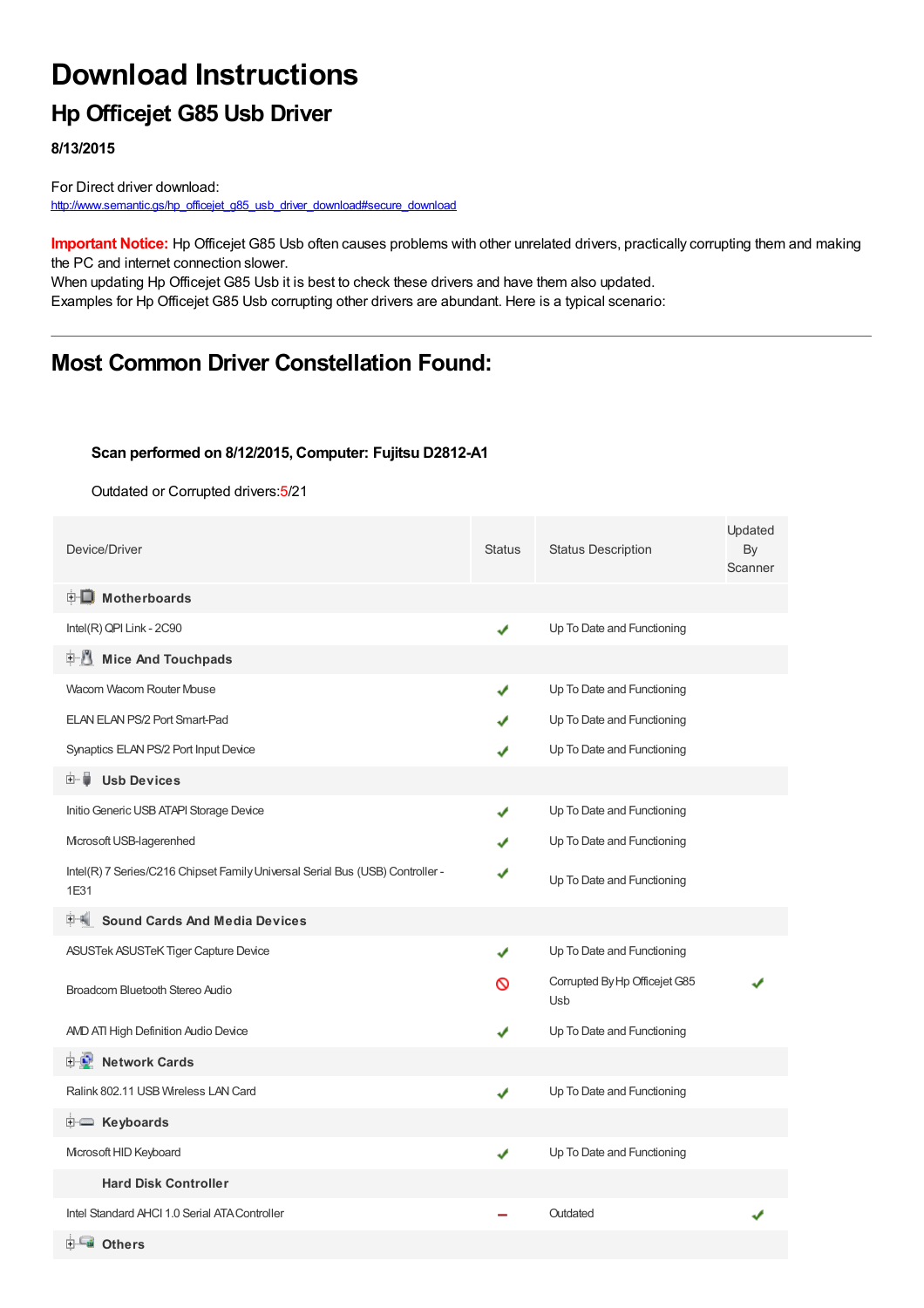| Intel Intel(r) AIM External TV Encoder Driver 1                    | $\mathbf{v}$ | Up To Date and Functioning           |  |
|--------------------------------------------------------------------|--------------|--------------------------------------|--|
| Intel Port racine express PCI Intel(R) 82801FB/FBMPCI - 2660       | ര            | Corrupted By Hp Officejet G85<br>Usb |  |
| <b>Cameras, Webcams And Scanners</b><br>由心                         |              |                                      |  |
| Brother Brother DCP-115C USB                                       | J            | Up To Date and Functioning           |  |
| Video Cards                                                        |              |                                      |  |
| NVIDIA NVIDIA GeForce GT 640M                                      |              | Up To Date and Functioning           |  |
| <b>E</b> Input Devices                                             |              |                                      |  |
| <b>KME USB Human Interface Device</b>                              |              | Outdated                             |  |
| <b>E</b> <sup>1</sup> <sub>1</sub> Port Devices                    |              |                                      |  |
| Huawei Vodafone Mobile Broadband Diagnostics Port (Huawei) (COM23) |              | Outdated                             |  |
| <b>E</b> Monitors                                                  |              |                                      |  |
| Sony Digital Flat Panel (1024x768)                                 | J            | Up To Date and Functioning           |  |
| 中国 Mobile Phones And Portable Devices                              |              |                                      |  |
| <b>Acer NOKIA</b>                                                  |              | Up To Date and Functioning           |  |

# **Hp Officejet G85 Usb Driver Models:**

| <b>Driver Model</b>                         | <b>Original</b><br><b>Upload Date</b> | Last<br><b>Modification</b> | <b>Driver File</b>                        | <b>File</b><br><b>Size</b> | <b>Most Compatible</b><br><b>Computer Model</b> | <b>Availabilty To</b><br><b>Scanner</b> |
|---------------------------------------------|---------------------------------------|-----------------------------|-------------------------------------------|----------------------------|-------------------------------------------------|-----------------------------------------|
| <b>Hp Officejet G85 Usb</b><br>1.12332.1    | 8/14/2014                             | 8/2/2015                    | unvyoolvk-1.12332.1.exe                   |                            | 153kb CASPER CASPER NEO.                        | ✔                                       |
| <b>Hp Officejet G85 Usb</b><br>2.10040      | 7/26/2014                             | 8/6/2015                    | hp_officejet_g85_usb-<br>2.10040.exe      | 36kb                       | Toshiba SATELLITE L850-1R7,                     | ✔                                       |
| <b>Hp Officejet G85 Usb</b><br>3062.10      | 8/9/2014                              | 8/5/2015                    | bbxopy-3062.10.exe                        |                            | 206kb HPKA763AA-ABUs3360.uk,                    | ✔                                       |
| <b>Hp Officejet G85 Usb</b><br>1.11.1944    | 11/13/2014                            | 8/4/2015                    | hp_officejet_g85_usb-<br>1.11.1944.exe    |                            | 152kb Sony SVT1311EFYS.                         | J                                       |
| <b>Hp Officejet G85 Usb</b><br>302.12.11.1  | 12/26/2014                            | 8/2/2015                    | hp officejet g85 usb-<br>302.12.11.1.exe  |                            | 208kb Sony VGN-SZ140P,                          | J                                       |
| <b>Hp Officejet G85 Usb</b><br>S71.1902     | 12/22/2014                            | 8/3/2015                    | whx-s71.1902.exe                          | 70kb                       | Shuttle SB83V10,                                |                                         |
| <b>Hp Officejet G85 Usb</b><br>F2.10300     | 11/12/2014                            | 8/1/2015                    | nvyt-f2.10300.exe                         | 40kb                       | <b>CCEInf CDC-I,</b>                            | J                                       |
| <b>Hp Officejet G85 Usb</b><br>33007        | 12/27/2014                            | 8/8/2015                    | hp officejet g85 usb-<br>33007.exe        | 40kb                       | HP23-c010,                                      |                                         |
| <b>Hp Officejet G85 Usb</b><br>221.138      | 12/16/2014                            | 8/4/2015                    | hp_officejet_g85_usb-<br>221.138.exe      | 87kb                       | <b>IBM6218Z1H</b>                               | ✔                                       |
| <b>Hp Officejet G85 Usb</b><br>632.180      | 1/28/2015                             | 8/10/2015                   | hp officejet g85 usb-<br>632.180.exe      | 66kb                       | HPFQ504AA-ABG a6550a,                           | ✔                                       |
| <b>Hp Officejet G85 Usb</b><br>3262.14      | 12/10/2014                            | 8/5/2015                    | hp_officejet_g85_usb-<br>3262.14.exe      |                            | 130kb HPKQ265AA-AB4 s3385d,                     | ✔                                       |
| Hp Officejet G85 Usb<br>63760               | 10/7/2014                             | 8/5/2015                    | hp_officejet_g85_usb-<br>63760.exe        | 105kb                      | Packard Bell EasyNote_BG47-V-<br>054FR          | ✔                                       |
| <b>Hp Officejet G85 Usb</b><br>42872        | 8/4/2014                              | 8/10/2015                   | hp_officejet_g85_usb-<br>42872.exe        |                            | 141kb HPHP Pavilion dv9660 Notebook PC,         | ✔                                       |
| <b>Hp Officejet G85 Usb</b><br>2.12208      | 1/16/2015                             | 8/4/2015                    | h-2.12208.exe                             |                            | 190kb Packard Bell ISTART 9112,                 | J                                       |
| <b>Hp Officejet G85 Usb</b><br>Q2.11.132.19 | 11/3/2014                             | 7/31/2015                   | hp officejet g85 usb-<br>q2.11.132.19.exe |                            | 192kb Panasonic CF-29NAQC9BM,                   | ✔                                       |
| Hp Officejet G85 Usb<br>43239               | 1/24/2015                             | 8/5/2015                    | hp officejet_g85_usb-<br>43239.exe        | 72kb                       | Toshiba SATELLITE 0670-13Q.                     | ✔                                       |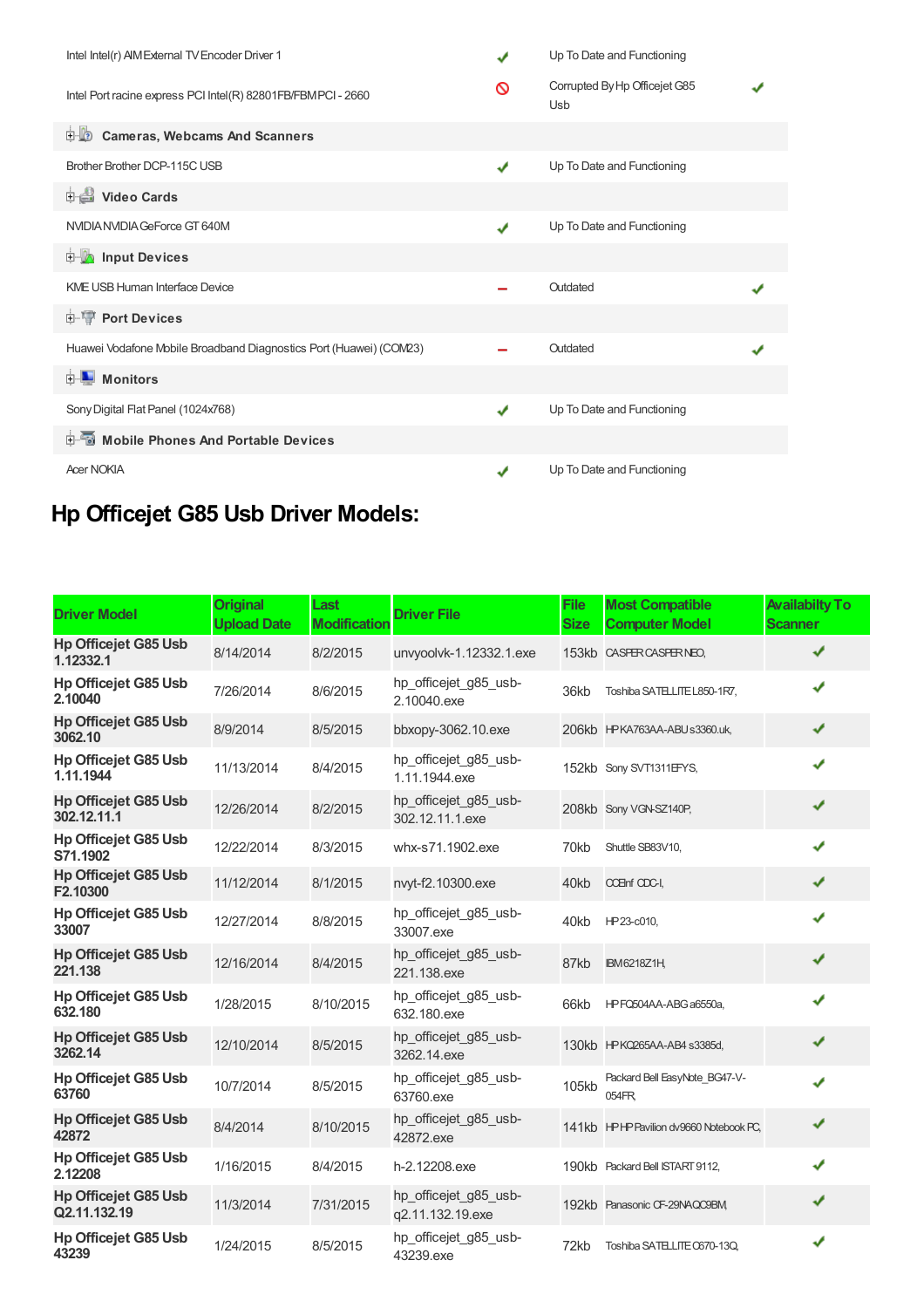| <b>Hp Officejet G85 Usb</b><br>F2484      | 8/13/2014  | 8/6/2015  | hp_officejet_g85_usb-<br>f2484.exe      |       | 215kb IBM2374WDG,                  | ✔ |  |
|-------------------------------------------|------------|-----------|-----------------------------------------|-------|------------------------------------|---|--|
| <b>Hp Officejet G85 Usb</b><br>J61.1872   | 12/10/2014 | 8/4/2015  | hp_officejet_g85_usb-<br>j61.1872.exe   |       | 136kb SIE840 P3,                   | ✔ |  |
| <b>Hp Officejet G85 Usb</b><br>71.1491.1  | 9/21/2014  | 8/6/2015  | hp_officejet_g85_usb-<br>71.1491.1.exe  |       | 113kb Sony VGN-SZ6RXN C,           | ✔ |  |
| Hp Officejet G85 Usb<br>82439             | 8/17/2014  | 8/7/2015  | baedtbdit-82439.exe                     |       | 210kb EVachines J4492.             | J |  |
| <b>Hp Officejet G85 Usb</b><br>J33031.1   | 10/8/2014  | 8/7/2015  | hp officejet g85 usb-<br>j33031.1.exe   |       | 157kb HPRX881AA-ABA m8000,         |   |  |
| <b>Hp Officejet G85 Usb</b><br>E1.1686    | 8/25/2014  | 8/9/2015  | hp officejet g85 usb-<br>e1.1686.exe    |       | 194kb Zoostorm 7010-0246A,         |   |  |
| <b>Hp Officejet G85 Usb</b><br>D1.10027   | 8/2/2014   | 8/1/2015  | hp_officejet_g85_usb-<br>d1.10027.exe   |       | 148kb HPKJ401AA-aba A6437C,        | ✔ |  |
| Hp Officejet G85 Usb<br>8041.19           | 12/29/2014 | 8/6/2015  | hp_officejet_g85_usb-<br>8041.19.exe    | 64kb  | HPP6-2202el,                       |   |  |
| <b>Hp Officejet G85 Usb</b><br>2302.12.1  | 7/28/2014  | 8/7/2015  | hp_officejet_g85_usb-<br>2302.12.1.exe  |       | 116kb HPG5310be-m                  | ✔ |  |
| <b>Hp Officejet G85 Usb</b><br>2.1262.18  | 10/23/2014 | 8/4/2015  | hp_officejet_g85_usb-<br>2.1262.18.exe  |       | 142kb HPD7223D-ABA A530E           | ✔ |  |
| <b>Hp Officejet G85 Usb</b><br>80492.1    | 9/23/2014  | 8/10/2015 | g-80492.1.exe                           |       | 180kb Compag VN469AA-UUZ CQ5235CH, | ✔ |  |
| <b>Hp Officejet G85 Usb</b><br>73349      | 8/15/2014  | 8/7/2015  | hp_officejet_g85_usb-<br>73349.exe      |       | 134kb IBM 1871 WW,                 | ✔ |  |
| <b>Hp Officejet G85 Usb</b><br>G20901.1   | 8/3/2014   | 7/31/2015 | guiodeq-g20901.1.exe                    |       | 128kb Buympc ClientPro 385 ADMC2,  | ✔ |  |
| <b>Hp Officejet G85 Usb</b><br>R41.1702.1 | 10/28/2014 | 8/10/2015 | hp officejet g85 usb-<br>r41.1702.1.exe |       | 153kb Supermicro P4SAA,            | ✔ |  |
| <b>Hp Officejet G85 Usb</b><br>71.11.1    | 10/8/2014  | 8/9/2015  | hp_officejet_g85_usb-<br>71.11.1.exe    | 186kb | Compaq DB266A-AB1 6215KR<br>KO910, | ✔ |  |
| <b>Hp Officejet G85 Usb</b><br>4342.12    | 10/10/2014 | 8/5/2015  | hp_officejet_g85_usb-<br>4342.12.exe    | 94kb  | LG R380-A.APC4BA3,                 | ✔ |  |
| <b>Hp Officejet G85 Usb</b><br>O73844     | 9/24/2014  | 8/4/2015  | hp_officejet_g85_usb-<br>o73844.exe     |       | 147kb NEC PC-VG32VVZMM             | ✔ |  |
| <b>Hp Officejet G85 Usb</b><br>30934      | 11/12/2014 | 8/6/2015  | hp_officejet_g85_usb-<br>30934.exe      |       | 108kb Toshiba SATELLITE C870-162,  | ✔ |  |
| <b>Hp Officejet G85 Usb</b><br>83798      | 10/4/2014  | 8/3/2015  | hp_officejet_g85_usb-<br>83798.exe      |       | 207kb HPRZ482AA-ABF m8090.f,       | ✔ |  |

### **Typical Driver constellation for scanned computers:**

### **Data derived from 817 scans made on these 491 computers from 9/14/2014 to 7/31/2015:**

Lenovo IdeaCentre K32010031, Apple IMac5,1, HP VS243AA-ABD HPE-010de, Compaq ER922AA-ABA SR1834NX NA661, HP PU002AV-ABA A810Y, HP Hp elite hpe410f, HP PX643AA-ABZ m7091.it, Sony SVE15126CNW, NEC PC-LL5006D2DR, Sony VGN-FE90PS, Toshiba SATELLITE C850-A817, Acer Aspire 8943, Panasonic CF-19MH207NW, Lenovo 7360W78, Sony VGN-TT250N, Fujitsu FMWUS2B77, Dell OptiPlex330, Packard Bell EASYNOTE PB62S00106, IBM8171VRJ, Compaq DT203A-ABFS6400FRFR410, SonyVGN-FS755FP, Lenovo 20B70034SG, SonyVGN-FW36GJ, IBM622133G, LGR510-S.AP87K, Intel C16, SonySVF15N1B4E,HPHP Pavilion dv6000, IBM23731G2, Compaq PC139A-ABASR1115CL NA431, Gateway NX200X, HP P6740ch-m, Toshiba Dynabook EX/56LWH, HP RY873AAR-ABA a6028x, IBM2373WMV, SAWSUN R610, Sony PCV-HS80B, Dell Inspiron 3531, NEC PC-MY30XEZE3, Biostar TP55, IBM 1860WR7, Samsung RV420/RV520/RV720/E3530/S3530/E3420/E3520, Sony VGC-LB92S, HPRS898AA-B14 t3740.be, HP PS351AA-B1U d1260.se, HP HPE-310t, ASUS F6Ve, Fujitsu FMVWJS2B77, IBM2374SU9, LGX130-G.A7B1E1, Sony9906733-3100574,HPHPdc5000 SFF,Compaq PE427A-ABUS7150UKGB420, Lenovo 10AH0016US, Fujitsu FMVXD4VR2Z, Sony VGN-P50 G, VIA 2021, MSI Cyberpower Compute, Sony VPCCW1IGX, Sony VPCF11E4E, PCCHIPS M770LMRT, Gateway 510 2900039, HP M8417c-ABAm8417c, Dell Inspiron 20 Model 3045, Toshiba Satellite 1415, NEC PC-VG32VVZMM, Sony SVF1521R2EW, Lenovo 7360W78, Fujitsu FMMS1E3, Lenovo ThinkCentre Edge 72, Fujitsu FMMS8YE, HP PX813AA-ABXa1000.fi, Sony VGNFW590GJB, HP Presario R3000, HP HP Pavilion dv6700, Sony VPCZ1290S, Sony SVF14N13CLS, HPHP EliteBook 8530p, HP FK558AAR-ABAa6604f, Lenovo 2876AR1, CdcPointSpa MS-7277, IBM8184NUG, HPHP Pavilion dv2000, ASUS RS162-E4/RX4, Panasonic CF-C1BD06EFG, HP HP d230 MT, Lenovo 7659WH9, HP WE166AA-ABU p6319uk, IBM6830TBG, SAMSUN NC10, HP Compaq Mozart CQ50-112eo, PanasonicCF-53AAC01FD, AMD&ATI P030A, Acer Extensa 5010, SonyVGNZ890G,GatewayGatewayM460, ALFATRONSpADN1010/M, Toshiba Libretto U100/190DSW, SonyVPCF13RFX, LanixLANIXCORP4080, Supermicro P8SCT,HPHPProBook 4421s,GatewayP-7805g, SonyVGN-SZ38GP\_C,HPP6563sc, Seneca Pro86308, Toshiba Dynabook MX33KRD, Fujitsu FMLX55M, Lenovo 9622W4D, Lenovo 9622W4D, Dell Studio 1745, Panasonic CF-18DHB32GD, HP FK479AAR-ABAs3600t, Gateway GT5473E, HP P6622cs, HP DW167A-ABF a425.f, Lenovo ThinkPad R60, Toshiba Dynabook T552/58HKD, Lenovo 6086WKY, Gigabyte GA-6FASV1, HP HP Pavilion g7 Notebook PC, NEC PC-VL5907D, Viglen Dossier XR, HP VN310AA-UUG HPE-020be, Seneca T69968, Gigabyte 946GM-S2, Lenovo ThinkCentre M72z, SonyVGN-CR35T\_B, TYANS2895, SonyVGN-CS36MJ\_J, IBM6221PGG, IBM8171ZCQ,GatewayP-171XFX, Fujitsu FMVXD4NJ4Z, Lenovo ThinkPad X60s, Intel Crestline, PanasonicCF-W2FW6AXR, SonyVGN-CR313H\_B,Dell Vostro 5470, Lenovo 10AJ0002GE, SonyVPC-M120AB,GENSWDSDT0001, IBM 8213WCM, Lenovo 6464WAM, Toshiba Dynabook T350/34BBM,HPEnvy15 Notebook PC, Lenovo ThinkPad R400, Packard Bell OneTwo L3851,HPPS233AA-ABF m1255.f,HPPS318AA-ABYt870.dk, Acer AS5732Z, LGFD-223NC, SonyVPCCW1MFX, Fujitsu FMVNB16C, SonyVGC-LA3, Fujitsu FMVCE35E5, LGP210-GE2PK, MSI CX61 0NC/CX61 0ND/CX61 0NF/CX61 0NE,HPHPCompaq nw8000, PanasonicCF-52GUN55NT,Compaq PX629AA-ABUSR1429UKGB520, ATTRILINEPROFI 61, HPPX617AA-ABFw5097.f, Toshiba SATELLITEC855-19N, Lenovo ThinkPad X61,HPPresario F500, Fujitsu FMVC18WA,GenericGeneric, SonyVGN-NW238F,NEC PC-GL20ES3L6, Panasonic CF-19HH165NW, PDS Vector CQ, Sony VGN-SZ79GN C, Lenovo ThinkCentre A62, Lenovo 6066W8R, HP PN133AA-ABU t770.uk, Toshiba Dynabook R822/WT9GS, Fujitsu LifeBook N6470, IBMIBMSystem x3200 M2 -[4368K5G, Fujitsu FMXDXF74, Panasonic CF-S9JYKADP, TriGem LLUON-A1, Sony VGN-FS35LP, NEC PC-LF7506D1FL, Panasonic CF-Y4HW2AXS, Sony SVT1311EFYS, Acer Veriton M200-Q57, HP G5406f, Sony VGN-NS25G\_S, Sony VGN-TZ27GN\_B,